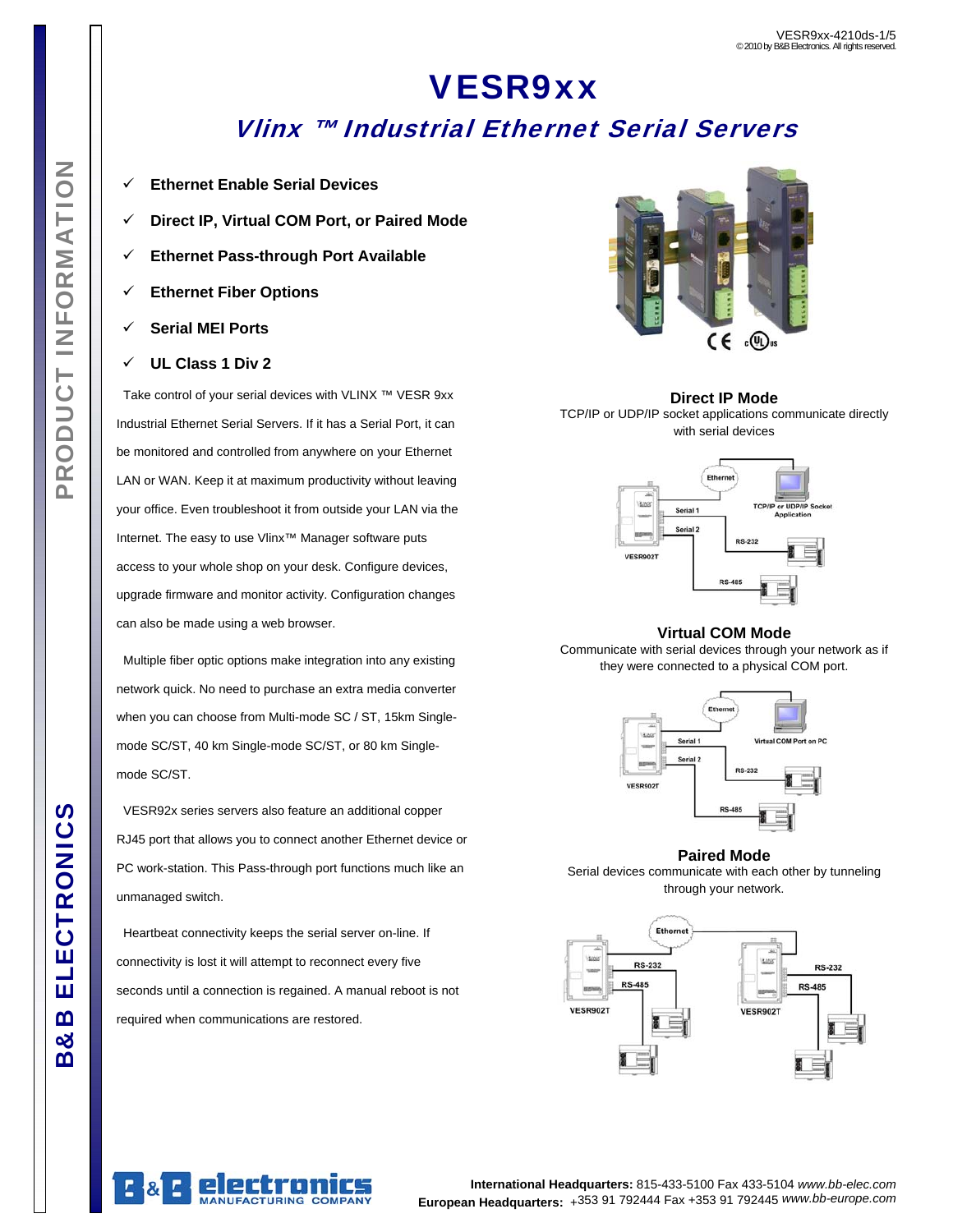### Specifications

|                                                                                                                                          |                                                                      | <b>Serial Technology</b>                                         |                                                                                                                      |                        |  |  |
|------------------------------------------------------------------------------------------------------------------------------------------|----------------------------------------------------------------------|------------------------------------------------------------------|----------------------------------------------------------------------------------------------------------------------|------------------------|--|--|
| <b>RS-232</b>                                                                                                                            | TD, RD, RTS, CTS, DTR, DSR, DTD, GND                                 |                                                                  |                                                                                                                      |                        |  |  |
| <b>RS-485 2-Wire</b>                                                                                                                     | Data A(-), Data B(+), GND                                            |                                                                  |                                                                                                                      |                        |  |  |
| RS-422/485 4-Wire                                                                                                                        |                                                                      | TDA(-), TDB(+), RDA(-), RDB(+), GND                              |                                                                                                                      |                        |  |  |
| Serial Connector                                                                                                                         | DB9M or Removable Terminal Blocks                                    |                                                                  |                                                                                                                      |                        |  |  |
|                                                                                                                                          |                                                                      |                                                                  |                                                                                                                      |                        |  |  |
| Data Rate                                                                                                                                | Up to 230.4 Kbps                                                     |                                                                  |                                                                                                                      |                        |  |  |
|                                                                                                                                          |                                                                      | <b>Fiber Optic Technology</b>                                    |                                                                                                                      |                        |  |  |
|                                                                                                                                          | VESR9xx-Mx                                                           | VESR9xx-Sx                                                       | VESR9xx-Sx40                                                                                                         | VESR9xx-Sx80           |  |  |
| Type / Wavelength                                                                                                                        | Multi-mode / 1310 nm                                                 | Single-mode / 1310 nm                                            | Single-mode / 1310 nm                                                                                                | Single-mode / 1510 nm  |  |  |
| Output Power                                                                                                                             | $(-)19$ to $(-)$ 14 dBm                                              | (-) 15 to (-) 8 dBm                                              | $(-)$ 5 to 0 dBm                                                                                                     | $(-)$ 5 to 0 dBm       |  |  |
| <b>Receive Sensitivity</b>                                                                                                               | $\sim$ (-) 32 dBm                                                    | $\sim$ (-) 32 dBm                                                | $\sim$ (-) 34 dBm                                                                                                    | $\sim$ (-) 34 dBm      |  |  |
| Cable                                                                                                                                    | 62.5 / 125 µm                                                        | $9/125 \,\mathrm{\upmu m}$                                       | $9/125 \mu m$                                                                                                        | $9/125 \mu m$          |  |  |
| Connector                                                                                                                                | SC or ST                                                             | SC or ST                                                         | SC or ST                                                                                                             | SC or ST               |  |  |
| Range                                                                                                                                    | 1.2 miles $(2 \text{ km})$                                           | 9.3 miles (15 km)                                                | 25 miles (40 km)                                                                                                     | 49.7 miles (80 km)     |  |  |
|                                                                                                                                          |                                                                      | <b>Power</b>                                                     |                                                                                                                      |                        |  |  |
| Source                                                                                                                                   | External                                                             |                                                                  |                                                                                                                      |                        |  |  |
| Input Voltage                                                                                                                            | 10 to 48 VDC (58 VDC Maximum)                                        |                                                                  |                                                                                                                      |                        |  |  |
|                                                                                                                                          |                                                                      |                                                                  |                                                                                                                      |                        |  |  |
| Connector                                                                                                                                | Removable Terminal Block (12 - 28 AWG)                               |                                                                  |                                                                                                                      |                        |  |  |
| <b>Power Consumption</b>                                                                                                                 | VESR90x: 4.0 Watts Max.                                              |                                                                  | VESR92x: 6.0Watts Max.                                                                                               |                        |  |  |
|                                                                                                                                          |                                                                      | <b>Mechanical</b>                                                |                                                                                                                      |                        |  |  |
| <b>LED Indicators</b>                                                                                                                    | Serial Port, Ethernet Link, Ready                                    |                                                                  |                                                                                                                      |                        |  |  |
| Switches                                                                                                                                 | <b>Reset Button</b>                                                  |                                                                  |                                                                                                                      |                        |  |  |
| <b>Dimensions</b>                                                                                                                        | VESR90x: 1.2x3.2x4.7in (3.0x8.1x11.9cm)                              |                                                                  | VESR92x: 1.2x4.0x5.9in (3.0x10.2x15.0cm)                                                                             |                        |  |  |
| Enclosure                                                                                                                                | 35mm DIN mount, Plastic, IP 30                                       |                                                                  |                                                                                                                      |                        |  |  |
| Weight                                                                                                                                   | VESR90x: 0.33 lbs (149.7 g)                                          |                                                                  | VESR92x: 0.45 lbs (204.1 g)                                                                                          |                        |  |  |
|                                                                                                                                          |                                                                      | <b>Environmental</b>                                             |                                                                                                                      |                        |  |  |
| <b>Operating Temp</b>                                                                                                                    | -40 to 80 $^{\circ}$ C (-40 to 176 $^{\circ}$ F)                     |                                                                  |                                                                                                                      |                        |  |  |
| <b>Operating Humidity</b>                                                                                                                | 10 to 95% Non-condensing                                             |                                                                  |                                                                                                                      |                        |  |  |
| <b>MTBF</b>                                                                                                                              | VESR90x: ~ 132309 hours                                              |                                                                  | VESR92x: ~ 102593 hours                                                                                              |                        |  |  |
| <b>MTBF Calc Method</b>                                                                                                                  | Parts Count Reliability Prediction                                   |                                                                  |                                                                                                                      |                        |  |  |
|                                                                                                                                          |                                                                      | <b>Network</b>                                                   |                                                                                                                      |                        |  |  |
|                                                                                                                                          |                                                                      |                                                                  |                                                                                                                      |                        |  |  |
| Serial Memory                                                                                                                            | 8 KB per port                                                        |                                                                  |                                                                                                                      |                        |  |  |
| <b>Network Memory</b>                                                                                                                    | 4 KB                                                                 |                                                                  |                                                                                                                      |                        |  |  |
| <b>IP Port Addresses</b>                                                                                                                 | 5300 – Heartbeat and configuration                                   |                                                                  | Setting in TCP Mode (paired mode)                                                                                    | 8888 - VESR 9xx Update |  |  |
|                                                                                                                                          |                                                                      | <b>Network Communications</b>                                    |                                                                                                                      |                        |  |  |
| LAN                                                                                                                                      |                                                                      | 10/100 Mbps Auto-detecting, 10BaseT or 100BaseTX                 |                                                                                                                      |                        |  |  |
|                                                                                                                                          |                                                                      | <b>Network Physical Layer Standards</b>                          |                                                                                                                      |                        |  |  |
| Ethernet                                                                                                                                 |                                                                      | IEEE 802.3 auto detecting & auto MDI/MDX, 10BaseT and 100Base TX |                                                                                                                      |                        |  |  |
|                                                                                                                                          |                                                                      | <b>Protocols</b>                                                 |                                                                                                                      |                        |  |  |
| Protocols                                                                                                                                |                                                                      | TCP, IPv4, UDP, ARP, HTTP 1.0, ICMP/PING, DHCP/BOOTP             |                                                                                                                      |                        |  |  |
| IP Mode                                                                                                                                  | Static, DHCP                                                         |                                                                  |                                                                                                                      |                        |  |  |
| <b>TCP</b>                                                                                                                               | User definable                                                       |                                                                  |                                                                                                                      |                        |  |  |
|                                                                                                                                          |                                                                      | <b>Other</b>                                                     |                                                                                                                      |                        |  |  |
| <b>Connection Mode</b>                                                                                                                   | Server, Client, VCOM, Paired                                         |                                                                  |                                                                                                                      |                        |  |  |
| <b>Client Connection</b>                                                                                                                 | At power up or upon data arrival                                     |                                                                  |                                                                                                                      |                        |  |  |
|                                                                                                                                          |                                                                      |                                                                  |                                                                                                                      |                        |  |  |
| Search                                                                                                                                   |                                                                      | Serial direct COM and Ethernet Auto Search or specific IP        |                                                                                                                      |                        |  |  |
| Diagnostics                                                                                                                              |                                                                      | Display PC IP, ping, test VCOM, save test config (text readable) |                                                                                                                      |                        |  |  |
| Firmware Upgrade                                                                                                                         | Web GUI through Ethernet                                             |                                                                  |                                                                                                                      |                        |  |  |
|                                                                                                                                          |                                                                      | <b>Software</b>                                                  |                                                                                                                      |                        |  |  |
| <b>Vlinx Manager</b>                                                                                                                     |                                                                      |                                                                  | Windows 2000, XP (32/64 bit), 2003 Server (32/64 bit), Vista (32/64 bit), 2008 Server (32/64 bit), Win 7 (32/64 bit) |                        |  |  |
|                                                                                                                                          |                                                                      | Ethernet Pass-through Port (VESR92x)                             |                                                                                                                      |                        |  |  |
| Standards                                                                                                                                | IEEE 802.3, 802.3u, 802.3x                                           |                                                                  |                                                                                                                      |                        |  |  |
| Processing Type                                                                                                                          | Store and Forward with 802.3x full duplex, non blocking flow control |                                                                  |                                                                                                                      |                        |  |  |
| <b>Flow Control</b>                                                                                                                      | IEEE 802.3x flow control, back pressure flow control                 |                                                                  |                                                                                                                      |                        |  |  |
| <b>MAC Address Table</b>                                                                                                                 | 2K                                                                   |                                                                  |                                                                                                                      |                        |  |  |
|                                                                                                                                          |                                                                      | <b>Configuration Software</b>                                    |                                                                                                                      |                        |  |  |
| OS Compatibility<br>Windows 2000, XP (32/64 bit), 2003 Server (32/64 bit), Vista (32/64 bit), 2008 Server (32/64 bit), Win 7 (32/64 bit) |                                                                      |                                                                  |                                                                                                                      |                        |  |  |
| <b>Regulatory / Certifications / Safety</b>                                                                                              |                                                                      |                                                                  |                                                                                                                      |                        |  |  |
|                                                                                                                                          |                                                                      |                                                                  |                                                                                                                      |                        |  |  |
| Compliance                                                                                                                               | FCC, CE, NEMA TS2                                                    |                                                                  |                                                                                                                      |                        |  |  |

UL Listed, File E222870 UL Class 1 Division 2 Groups A, B, C, D (HAZLOC) File E245458

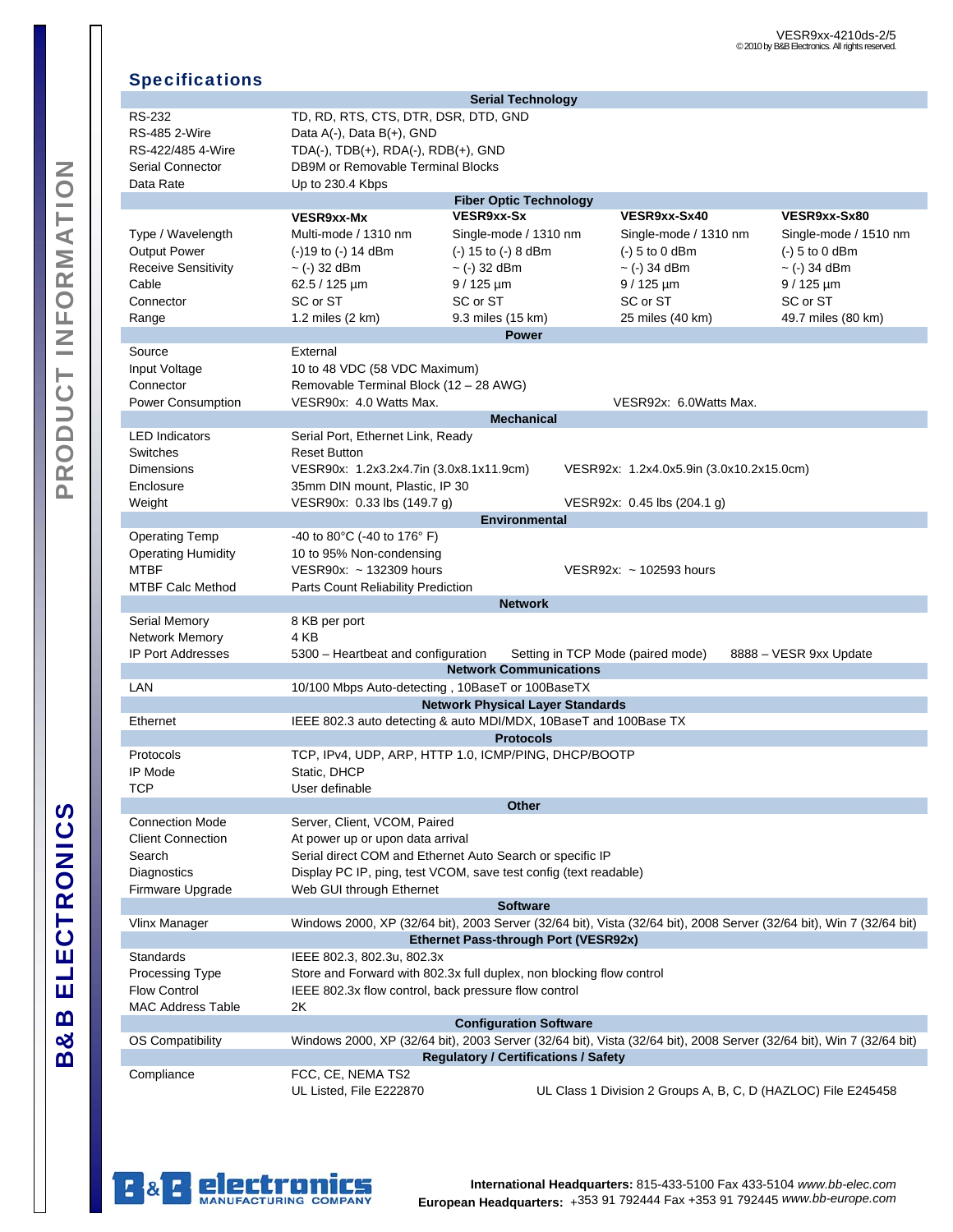# PRODUCT INFORMATION B&B ELECTRONICS PRODUCT INFORMATION

| <b>Ordering Information</b> |
|-----------------------------|
|                             |

| <b>Model Number</b>  | <b>Serial Ports</b> | <b>Serial Connectors</b> | <b>Ethernet Media</b>          | <b>Ethernet Connectors</b> |
|----------------------|---------------------|--------------------------|--------------------------------|----------------------------|
| <b>VESR901</b>       | 1                   | DB9 & TB                 | CAT <sub>5</sub>               | <b>RJ45</b>                |
| VESR901-MC           | 1                   | DB9 & TB                 | Multi-mode Fiber               | <b>SC</b>                  |
| VESR901-MT           | 1                   | DB9 & TB                 | Multi-mode Fiber               | <b>ST</b>                  |
| VESR901-SC           | 1                   | DB9 & TB                 | Single Mode Fiber              | SC                         |
| <b>VESR901-SC40</b>  | 1                   | <b>DB9 &amp; TB</b>      | Single Mode Fiber - 40 km      | SC                         |
| <b>VESR901-SC80</b>  | 1                   | <b>DB9 &amp; TB</b>      | Single Mode Fiber - 80 km      | <b>SC</b>                  |
| VESR901-ST           | 1                   | DB9 & TB                 | Single Mode Fiber              | ST                         |
| <b>VESR901-ST40</b>  | 1                   | DB9 & TB                 | Single Mode Fiber - 40 km      | ST                         |
| <b>VESR901-ST80</b>  | 1                   | DB9 & TB                 | Single Mode Fiber - 80 km      | <b>ST</b>                  |
| VESR902D             | 2                   | DB <sub>9</sub>          | CAT <sub>5</sub>               | <b>RJ45</b>                |
| VESR902D-MC          | $\overline{2}$      | DB <sub>9</sub>          | Multi-mode Fiber               | <b>SC</b>                  |
| VESR902D-MT          | 2                   | DB <sub>9</sub>          | Multi-mode Fiber               | <b>ST</b>                  |
| VESR902D-SC          | $\boldsymbol{2}$    | DB <sub>9</sub>          | Single Mode Fiber              | SC                         |
| VESR902D-SC40        | 2                   | DB <sub>9</sub>          | Single Mode Fiber - 40 km      | <b>SC</b>                  |
| <b>VESR902D-SC80</b> | $\overline{c}$      | DB <sub>9</sub>          | Single Mode Fiber - 80 km      | SC                         |
| VESR902D-ST          | 2                   | DB <sub>9</sub>          | Single Mode Fiber              | <b>ST</b>                  |
| <b>VESR902D-ST40</b> | 2                   | DB <sub>9</sub>          | Single Mode Fiber - 40 km      | <b>ST</b>                  |
| <b>VESR902D-ST80</b> | 2                   | DB <sub>9</sub>          | Single Mode Fiber - 80 km      | <b>ST</b>                  |
| VESR902T             | $\mathbf 2$         | TB                       | CAT <sub>5</sub>               | <b>RJ45</b>                |
| VESR902T-MC          | 2                   | TB                       | Multi-mode Fiber               | SC                         |
| VESR902T-MT          | 2                   | TB                       | Multi-mode Fiber               | <b>ST</b>                  |
| VESR902T-SC          | $\overline{2}$      | TB                       | Single Mode Fiber              | SC                         |
| VESR902T-SC40        | 2                   | TB                       | Single Mode Fiber - 40 km      | SC                         |
| VESR902T-SC80        | $\overline{2}$      | TB                       | Single Mode Fiber - 80 km      | <b>SC</b>                  |
| VESR902T-ST          | $\overline{c}$      | TB                       | Single Mode Fiber              | ST                         |
| <b>VESR902T-ST40</b> | 2                   | TB                       | Single Mode Fiber - 40 km      | <b>ST</b>                  |
| <b>VESR902T-ST80</b> | 2                   | TB                       | Single Mode Fiber - 80 km      | <b>ST</b>                  |
| VESR921              | 1                   | DB9 & TB                 | CAT <sub>5</sub>               | Two RJ45                   |
| VESR921-MC           | 1                   | DB9 & TB                 | CAT 5, Multi-mode Fiber        | One RJ45, One SC           |
| VESR921-MT           | 1                   | <b>DB9 &amp; TB</b>      | CAT 5, Multi-mode Fiber        | One RJ45, One ST           |
| VESR921-SC           | 1                   | DB9 & TB                 | CAT 5, Single Mode Fiber       | One RJ45, One SC           |
| <b>VESR921-SC40</b>  | 1                   | DB9 & TB                 | CAT 5, Single Mode Fiber 40 km | One RJ45, One SC           |
| <b>VESR921-SC80</b>  | 1                   | DB9 & TB                 | CAT 5, Single Mode Fiber 80 km | One RJ45, One SC           |
| VESR921-ST           | 1                   | DB9 & TB                 | CAT 5, Single Mode Fiber       | One RJ45, One ST           |
| <b>VESR921-ST40</b>  | 1                   | <b>DB9 &amp; TB</b>      | CAT 5, Single Mode Fiber 40 km | One RJ45, One ST           |
| <b>VESR921-ST80</b>  | 1                   | DB9 & TB                 | CAT 5, Single Mode Fiber 80 km | One RJ45, One ST           |
| VESR922T             | 2                   | ТB                       | CAT <sub>5</sub>               | Two RJ45                   |
| VESR922T-MC          | 2                   | TB                       | CAT 5, Multi-mode Fiber        | One RJ45, One SC           |
| VESR922T-MT          | $\mathbf 2$         | TВ                       | CAT 5, Multi-mode Fiber        | One RJ45, One ST           |
| VESR922T-SC          | $\overline{2}$      | TB                       | CAT 5, Single Mode Fiber       | One RJ45, One SC           |
| VESR922T-SC40        | $\overline{2}$      | TB                       | CAT 5, Single Mode Fiber 40 km | One RJ45, One SC           |
| VESR922T-SC80        | $\boldsymbol{2}$    | TB                       | CAT 5, Single Mode Fiber 80 km | One RJ45, One SC           |
| VESR922T-ST          | $\mathbf 2$         | TB                       | CAT 5, Single Mode Fiber       | One RJ45, One ST           |
| <b>VESR922T-ST40</b> | $\overline{2}$      | TB                       | CAT 5, Single Mode Fiber 40 km | One RJ45, One ST           |
| <b>VESR922T-ST80</b> | $\overline{2}$      | ТB                       | CAT 5, Single Mode Fiber 80 km | One RJ45, One ST           |

### Accessory Items

| <b>Power Supply</b> | MDR-40-24 |
|---------------------|-----------|
| Panel Mount Adapter | DRPM25    |

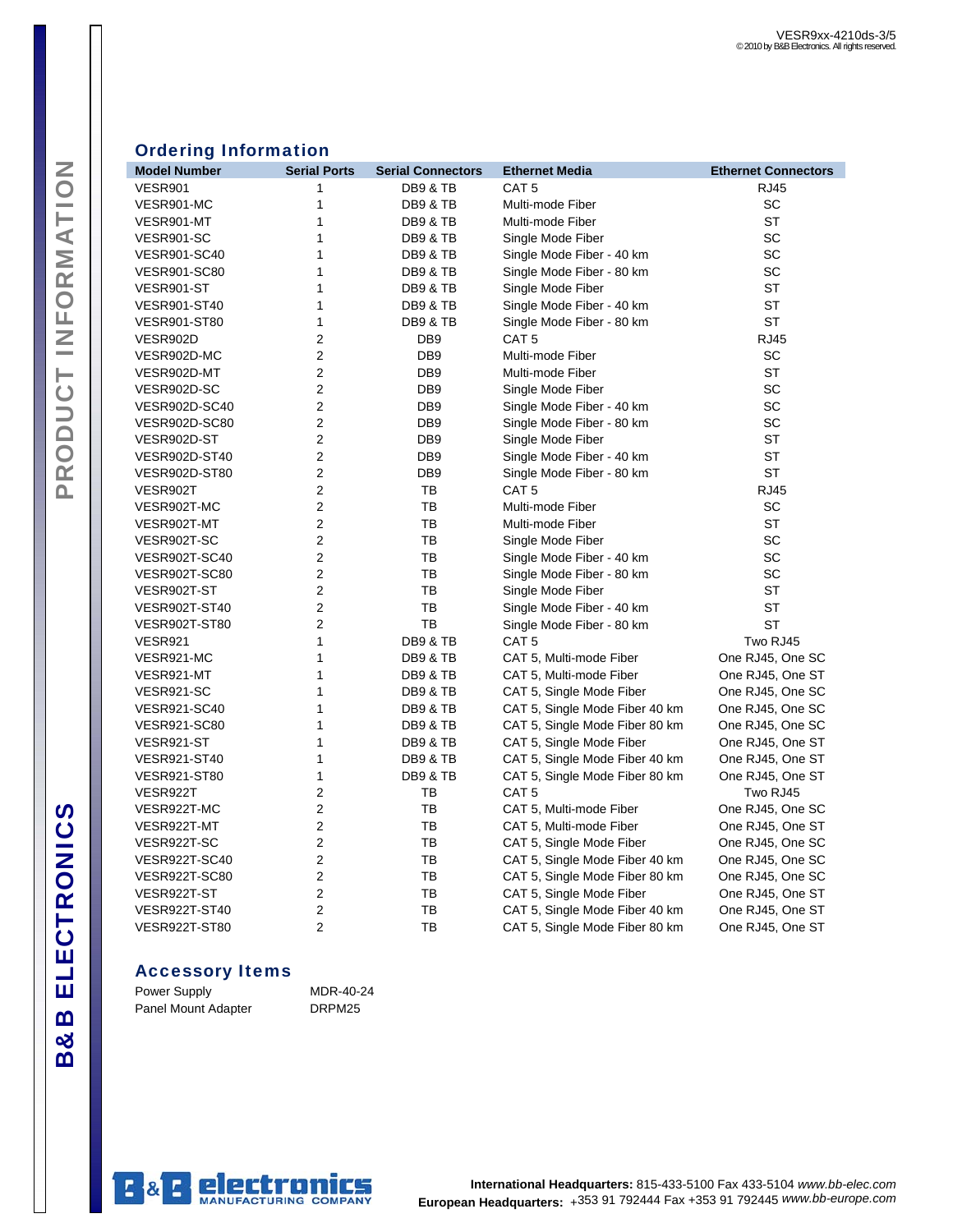

Mechanical Diagram – Units with one Ethernet Port

4 DESIGNED TO FIT ON A STANDARD 35mm DIN RAIL



**B&B ELECTRONICS**